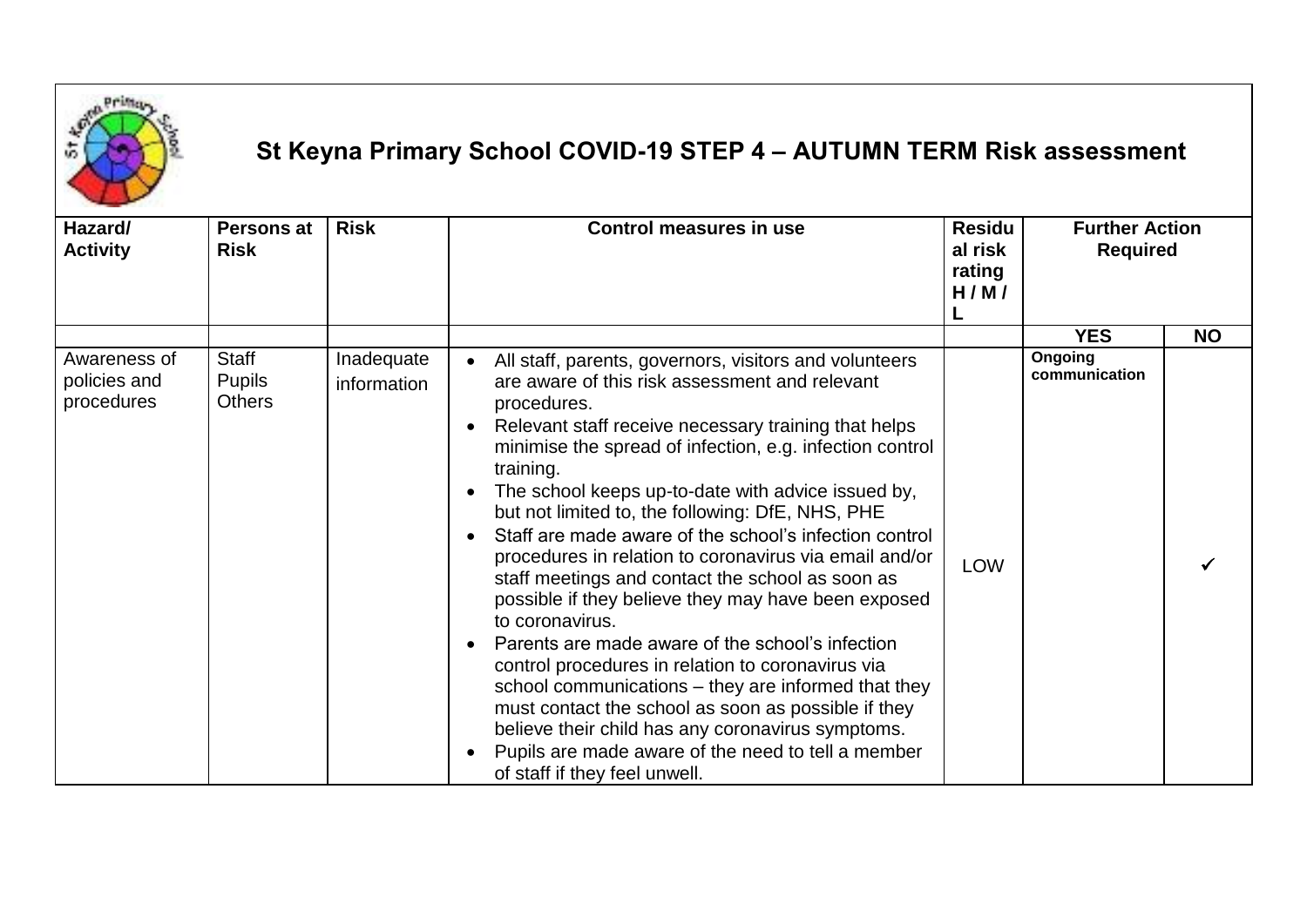| Disruption to the<br>running of the<br>school in cases<br>of local<br>outbreak | <b>Staff</b><br><b>Pupils</b><br><b>Others</b> | Infection<br>control | The school adheres to and keeps up-to-date with the<br>$\bullet$<br>latest local and national advice about school closures<br>- advice is sought from the DfE helpline and PHE<br>where required.<br>Follow Government advice and follow any<br>instructions<br>Liaison with PHE with appropriate contingency<br>measures being initiated<br>Contingency measures that would be considered are:<br>increased staff testing, increased wearing of face<br>coverings by adults, re-introduce bubbles, visitors not<br>allowed in school temporarily, suspend assemblies,<br>visits. Live performances at school, re-introduce<br>shielding with CEV staff and pupils. | <b>MED</b> |                                                                                                                                           |  |
|--------------------------------------------------------------------------------|------------------------------------------------|----------------------|---------------------------------------------------------------------------------------------------------------------------------------------------------------------------------------------------------------------------------------------------------------------------------------------------------------------------------------------------------------------------------------------------------------------------------------------------------------------------------------------------------------------------------------------------------------------------------------------------------------------------------------------------------------------|------------|-------------------------------------------------------------------------------------------------------------------------------------------|--|
| Use of<br>Transport                                                            | Staff<br><b>Pupils</b><br><b>Others</b>        | Infection<br>Control | It is recommended that facemasks are worn in<br>$\bullet$<br>enclosed and crowded spaces where you may come<br>into contact with people you don't normally meet.<br>This includes public transport and dedicated<br>transport to school.                                                                                                                                                                                                                                                                                                                                                                                                                            | LOW        | None of our<br>children use public<br>transport routinely<br>for their journey to<br>school. There is no<br>dedicated school<br>transport |  |
| Cleaning of<br>school                                                          | <b>Staff</b><br><b>Pupils</b><br><b>Others</b> | Infection<br>Control | All hard surfaces to be cleaned on a regular basis,<br>this will include<br>$\triangleright$ All door handles<br>All tables and chairs used by staff and pupils<br>$\triangleright$ Toilet flushes and regular cleaning of toilets.<br>All classrooms to have spray disinfectant and where<br>possible disposable cloths. If disposable cloths are<br>not available use once and then put in wash.<br>Regular cleaning of surfaces will reduce the risk of<br>spreading the virus.                                                                                                                                                                                  | <b>MED</b> | <b>Additional</b><br>cleaner<br>employed                                                                                                  |  |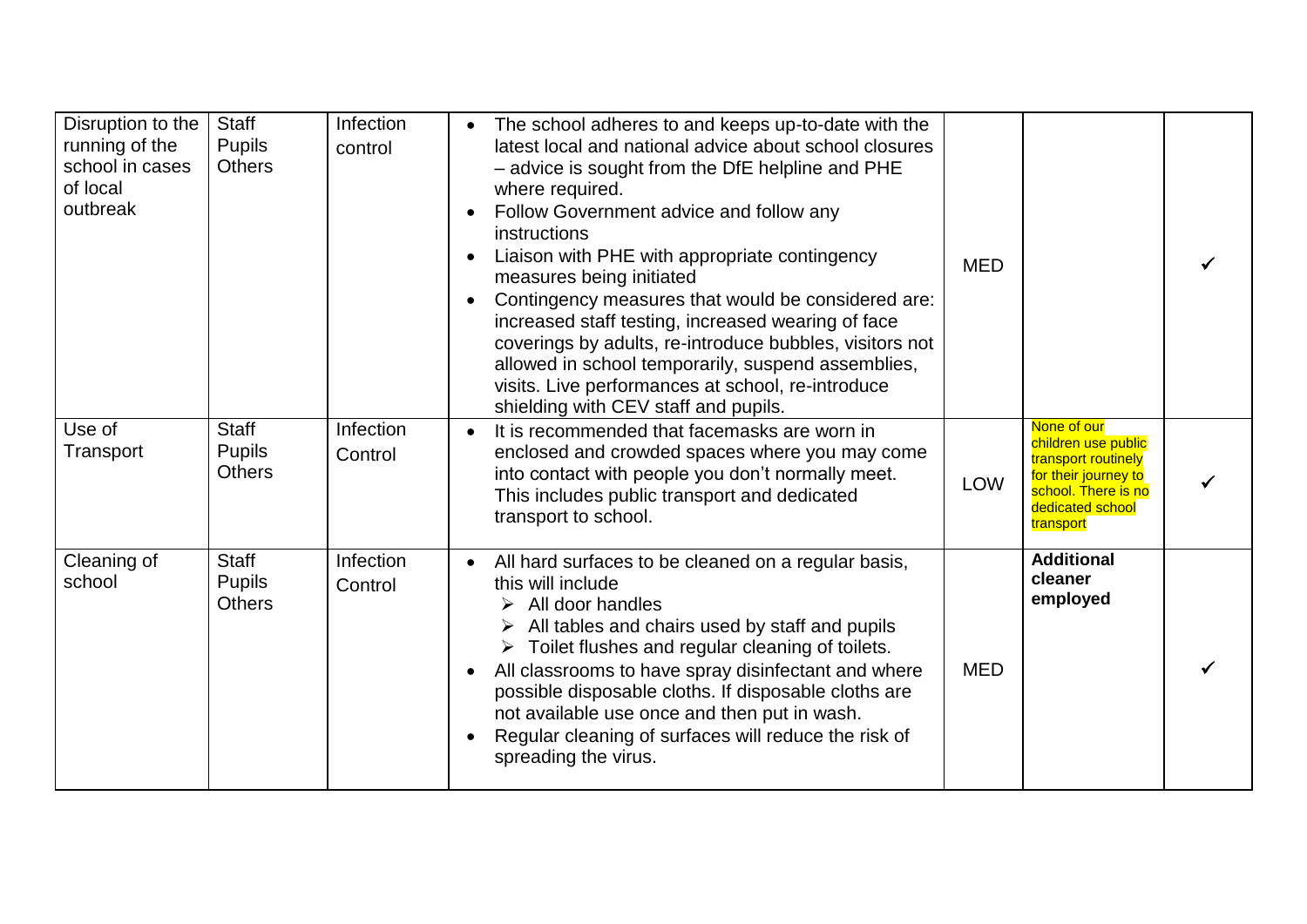| Ventilation<br>class/office | <b>Pupils</b><br><b>Staff</b>                  | Infection<br>control | Identify any poorly ventilated spaces and take steps<br>to improve fresh air flow<br>Open external windows (upper and lower, both<br>sides), internal doors and external doors to improve<br>natural ventilation<br>If external doors are opened, ensure that they are not<br>fire doors and are safe to do so                                                                                                                                                                                                                                                                                                                                                                                                                                                                                                                                                                                                                                                                                                                                                                                                                                                                  | <b>MED</b> |                                                                                          |  |
|-----------------------------|------------------------------------------------|----------------------|---------------------------------------------------------------------------------------------------------------------------------------------------------------------------------------------------------------------------------------------------------------------------------------------------------------------------------------------------------------------------------------------------------------------------------------------------------------------------------------------------------------------------------------------------------------------------------------------------------------------------------------------------------------------------------------------------------------------------------------------------------------------------------------------------------------------------------------------------------------------------------------------------------------------------------------------------------------------------------------------------------------------------------------------------------------------------------------------------------------------------------------------------------------------------------|------------|------------------------------------------------------------------------------------------|--|
| Poor hygiene<br>practice    | <b>Staff</b><br><b>Pupils</b><br><b>Others</b> | <b>III Health</b>    | You should continue to ensure that children clean<br>$\bullet$<br>their hands more often than usual – washing hands<br>thoroughly for 20 seconds with running water and<br>soap and dry them thoroughly or use alcohol<br>sanitiser ensuring that all parts of the hand are<br>covered<br>Clean hands on arrival to school, before and after<br>eating, after sneezing or coughing, when returning<br>from breaks, when changing rooms and after using<br>the toilet.<br>Pupils are supervised by staff when washing their<br>hands to ensure it is done correctly, where<br>necessary.<br>Staff and visitors are encouraged to wash their hands<br>$\bullet$<br>with soap or alcohol-based sanitiser (that contains no<br>less than 60% alcohol) and follow infection control<br>procedures in accordance with the DfE and PHE's<br>guidance.<br>Sufficient amounts of soap (or hand sanitiser where<br>applicable), clean water and paper towels are<br>supplied in all toilets and kitchen areas.<br>Ensure good respiratory hygiene by promoting the<br>'catch it, bin it, kill it' approach. Ensuring that enough<br>bins and lidded bins are available throughout school. | <b>MED</b> | <b>Teachers</b><br>continue to<br>use e-bug and<br>other age<br>appropriate<br>resources |  |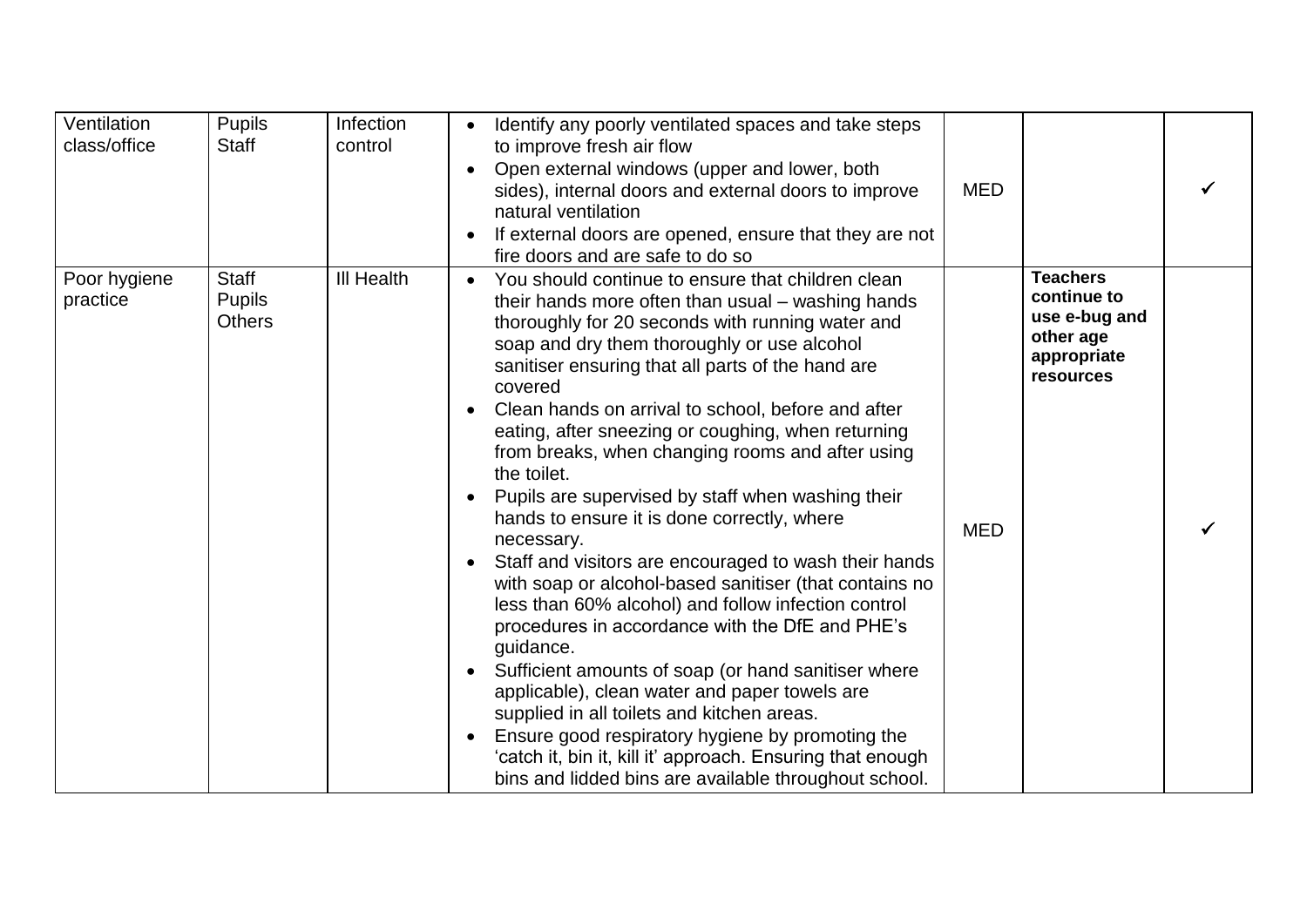|                         |                                                |                                 | Cleaners to carry out daily, thorough cleaning that<br>follows PHE and PHE SW guidance.<br>Enhanced cleaning to be undertaken where required<br>- advice about enhanced cleaning protocols is<br>sought from the HPT/PHE                                                                                                                                                                                                                                                                                                                                                                                       |            | All surfaces in<br>classrooms to<br>be cleared for<br>easy cleaning     |  |
|-------------------------|------------------------------------------------|---------------------------------|----------------------------------------------------------------------------------------------------------------------------------------------------------------------------------------------------------------------------------------------------------------------------------------------------------------------------------------------------------------------------------------------------------------------------------------------------------------------------------------------------------------------------------------------------------------------------------------------------------------|------------|-------------------------------------------------------------------------|--|
| Spread of<br>infection  | <b>Staff</b><br><b>Pupils</b><br><b>Others</b> | Lack of<br>infection<br>control | Spillages of bodily fluids, e.g. respiratory and nasal<br>discharges, are cleaned up immediately in line with<br>guidance, using PPE at all times.<br>Parents are informed not to bring their children to<br>school or on the school premises if they show signs<br>of being unwell.<br>Staff and pupils do not return to school before the<br>minimum recommended exclusion period (or the<br>'self-isolation' period) has passed, in line with<br>national guidance.<br>Pupils who are unwell are not taken on school trips<br>or permitted to enter public areas used for teaching,<br>e.g. swimming pools. | <b>MED</b> |                                                                         |  |
| Classroom<br>management | <b>Pupils</b><br><b>Staff</b>                  | Infection<br>control            | Outbreak management plans should cover the<br>possibility of reintroduction of restrictions on mixing<br>for a temporary period in case of local outbreak.<br>https://www.gov.uk/government/publications/coronavi<br>rus-covid-19-local-restrictions-in-education-and-<br>childcare-settings/contingency-framework-education-<br>and-childcare-settings<br>It would be sensible to revert back to previous control<br>measures in the event of a local outbreak.<br>Continue to use a cautious approach with<br>arrangements.                                                                                  | <b>MED</b> | Remote<br>learning as a<br>very last resort<br>can be easily<br>resumed |  |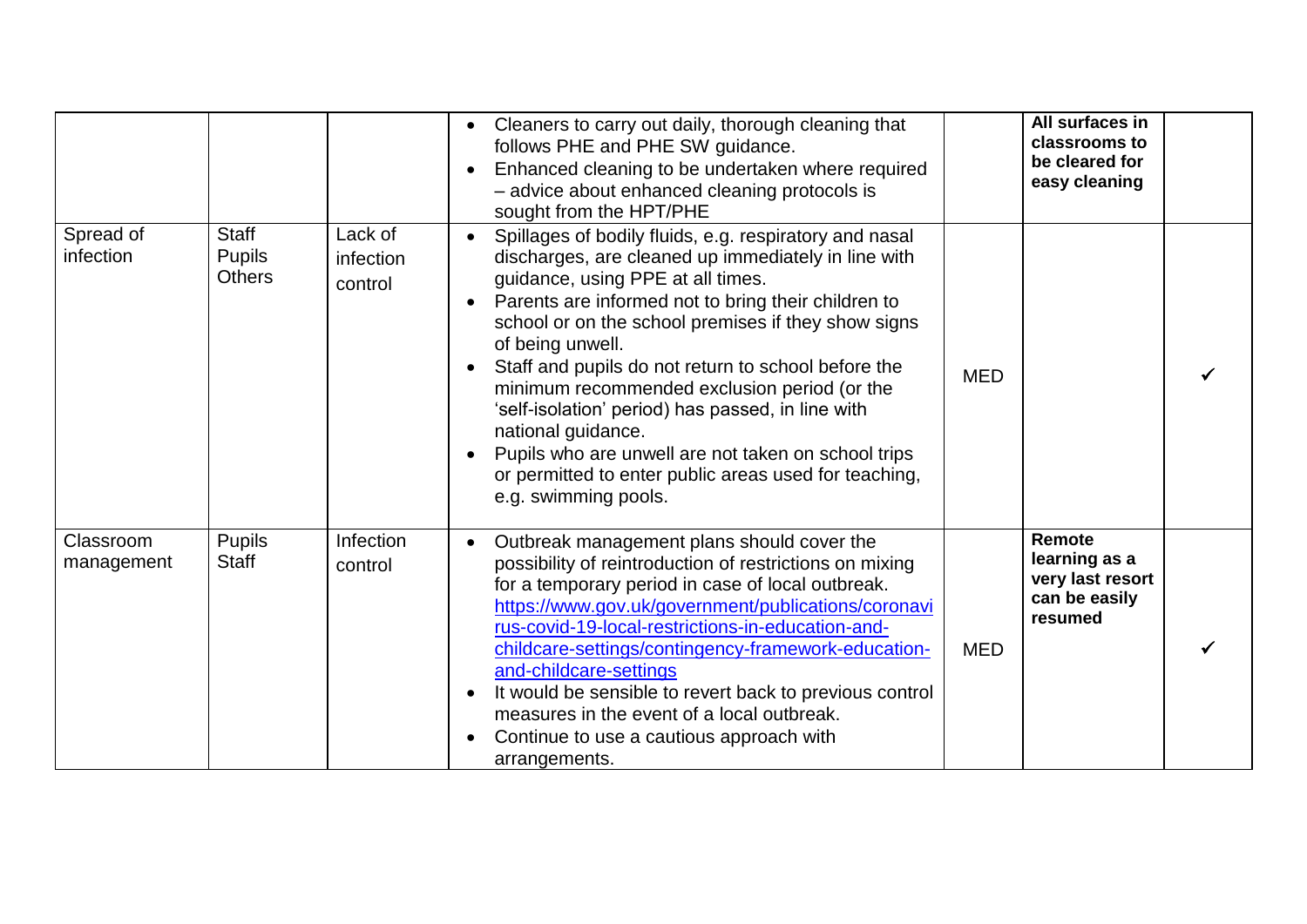| <b>Assemblies</b>                  | <b>Pupils</b><br><b>Staff</b> | Infection<br>Control | There are no restrictions in place for holding<br>$\bullet$<br>assemblies and singing in the school hall.                                                                                                                                                                                                                                                                                                                                                                                                                                                                                                                                                                                                                                                                                            | <b>MED</b> |  |
|------------------------------------|-------------------------------|----------------------|------------------------------------------------------------------------------------------------------------------------------------------------------------------------------------------------------------------------------------------------------------------------------------------------------------------------------------------------------------------------------------------------------------------------------------------------------------------------------------------------------------------------------------------------------------------------------------------------------------------------------------------------------------------------------------------------------------------------------------------------------------------------------------------------------|------------|--|
| Lunchtimes                         | <b>Pupils</b><br><b>Staff</b> | Infection<br>Control | Lunchtime arrangements can revert back to previous<br>arrangements (nb some previous Covid-19<br>guidelines have been maintained as they made<br>lunchtime calmer)<br>Tables must still be cleaned on a regular basis<br>throughout lunch time.                                                                                                                                                                                                                                                                                                                                                                                                                                                                                                                                                      | <b>MED</b> |  |
| Playtime and<br>using<br>equipment | <b>Pupils</b><br><b>Staff</b> | Infection<br>Control | Previous playtimes and groups can be reinstated and<br>no restrictions in place regarding using and sharing<br>play equipment.<br>Playpod resources are only used by one class each<br>day.                                                                                                                                                                                                                                                                                                                                                                                                                                                                                                                                                                                                          | <b>MED</b> |  |
| <b>Face Coverings</b>              | <b>Pupils</b><br>Staff        | Infection<br>control | Face coverings are no longer advised for staff and<br>$\bullet$<br>visitors in classrooms, corridors or communal areas<br>It is recommended that they are worn in enclosed<br>and crowded spaces where you may come into<br>contact with people you don't normally meet. This<br>includes public transport and dedicated transport to<br>school."<br>Non-regular visitors to school to wear a face mask,<br>especially when there are in communal spaces.<br>School will follow PHE advice in cases of local<br>outbreak.<br>Schools put into place any actions or precautions<br>advised by their local PHE.<br>https://assets.publishing.service.gov.uk/government/<br>uploads/system/uploads/attachment_data/file/999722<br>/PPE in education childcare and childrens social<br>care settings.pdf | <b>MED</b> |  |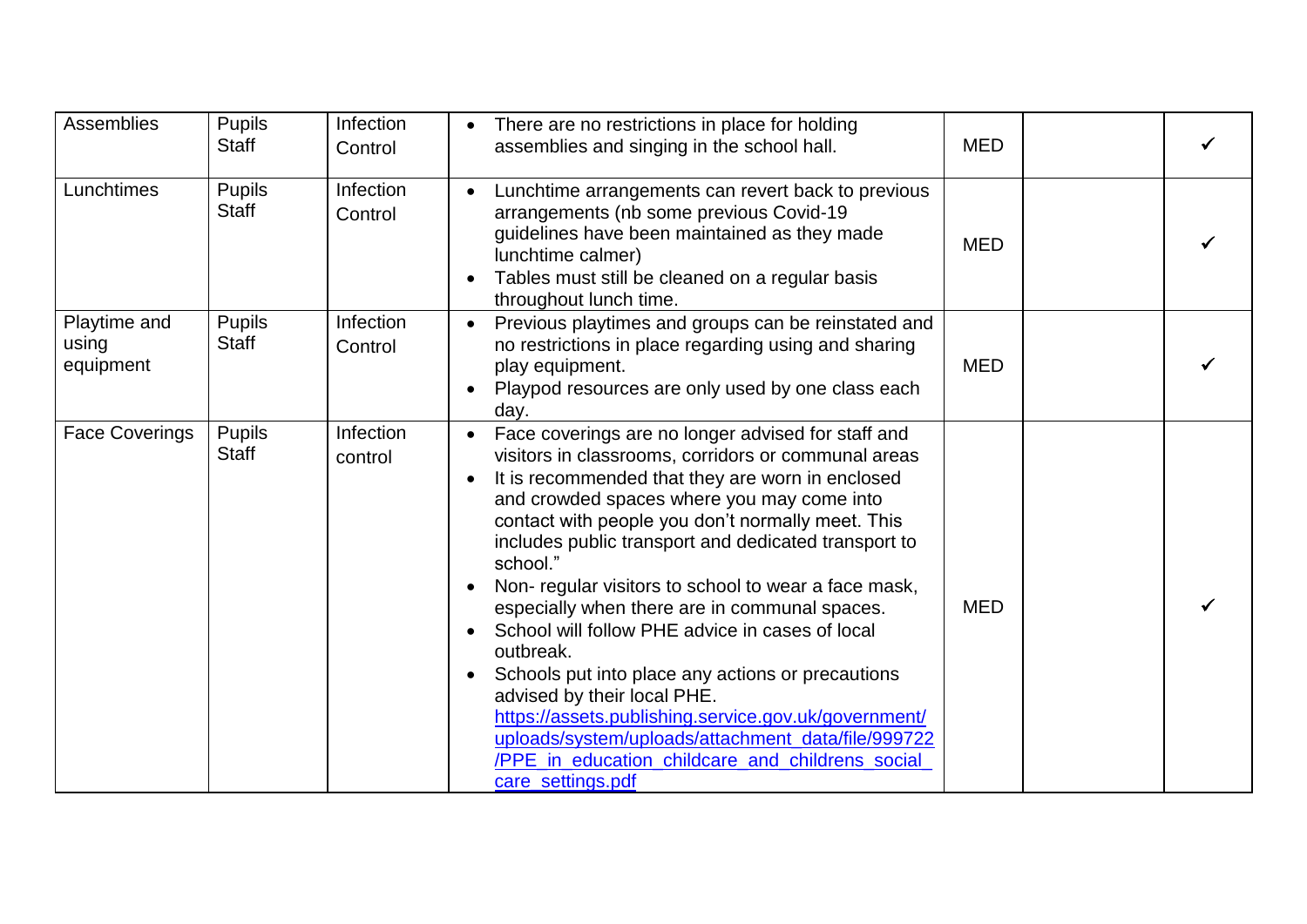| <b>Illness</b> | <b>Staff</b><br><b>Pupils</b><br><b>Others</b> | Coronavirus<br><b>Symptoms</b> | Staff are informed of the symptoms of possible<br>coronavirus infection, e.g. a cough, loss or change to<br>sense of smell or taste and high temperature and are<br>kept up-to-date with national guidance about the<br>signs, symptoms and transmission of coronavirus.<br>Any pupil or member of staff who displays signs of<br>being unwell, such as having a cough, fever or a loss<br>or change to their sense of smell or taste is<br>immediately taken out of the class and placed in the<br>meeting room where they will not come into contact<br>with others and are supervised at all times.<br>For pupils the relevant member of staff calls for<br>emergency assistance immediately if pupils'<br>symptoms worsen.<br>The parents of unwell pupils are informed promptly of<br>the situation by a relevant member of staff.<br><b>MED</b><br>Unwell pupils who are waiting to go home are kept in<br>the meeting room where they can be at least two<br>metres away from others.<br>Windows should be opened for fresh air.<br>If the member of staff is in close contact with the<br>child then they should wear appropriate PPE<br>Staff need to be adequately trained in the appropriate<br>use of PPE and should be assisted by the office staff<br>or headteacher.<br>If unwell pupils and staff are waiting to go home, they<br>are instructed to use the disabled toilet to minimise |  |
|----------------|------------------------------------------------|--------------------------------|---------------------------------------------------------------------------------------------------------------------------------------------------------------------------------------------------------------------------------------------------------------------------------------------------------------------------------------------------------------------------------------------------------------------------------------------------------------------------------------------------------------------------------------------------------------------------------------------------------------------------------------------------------------------------------------------------------------------------------------------------------------------------------------------------------------------------------------------------------------------------------------------------------------------------------------------------------------------------------------------------------------------------------------------------------------------------------------------------------------------------------------------------------------------------------------------------------------------------------------------------------------------------------------------------------------------------------------------------------------------------------------------------------|--|
|                |                                                |                                | the spread of infection.<br>Any pupils or staff who display signs of infection are<br>taken/sent home immediately, or as soon as<br>practicable, by their parents – the parents are<br>advised to book a PCR test imminently.                                                                                                                                                                                                                                                                                                                                                                                                                                                                                                                                                                                                                                                                                                                                                                                                                                                                                                                                                                                                                                                                                                                                                                           |  |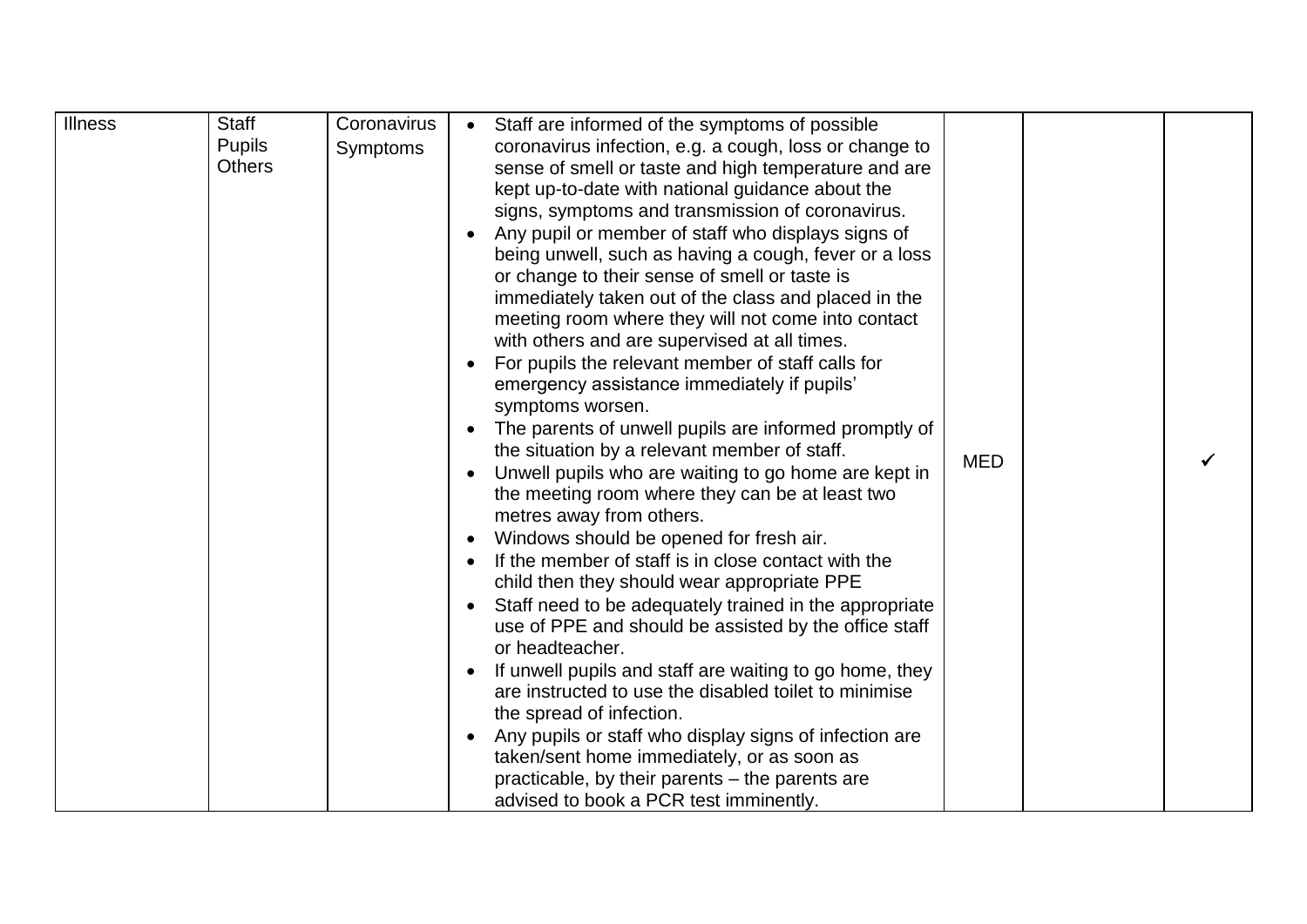|                       |                               |                      | In the case of a pupil awaiting collection, they should<br>be taken to the meeting room away from other pupils<br>and supervised<br>Any rooms that have been used for this purpose<br>should be cleaned after they have left                                                                                                                                                                                                                                                                                                                                                                                                                                                                                                                                                                                                                                                                                                                                                                                                                                                                                                             |            |  |
|-----------------------|-------------------------------|----------------------|------------------------------------------------------------------------------------------------------------------------------------------------------------------------------------------------------------------------------------------------------------------------------------------------------------------------------------------------------------------------------------------------------------------------------------------------------------------------------------------------------------------------------------------------------------------------------------------------------------------------------------------------------------------------------------------------------------------------------------------------------------------------------------------------------------------------------------------------------------------------------------------------------------------------------------------------------------------------------------------------------------------------------------------------------------------------------------------------------------------------------------------|------------|--|
| <b>Positive Cases</b> | <b>Pupils</b><br><b>Staff</b> | Infection<br>control | School no longer needs to do contact tracing as<br>close contacts will be identified via NHS Test and<br>Trace.<br>School will support NHS Test and Trace when<br>required to help identify close contacts<br>Children under the age of 18 years old will no<br>longer be required to self-isolate if they are<br>contacted by NHS Test and Trace as a close contact<br>of a positive COVID-19 case.<br>Instead, children will be contacted by NHS Test and<br>Trace, informed they have been in close contact with<br>a positive case and advised to take a PCR test.<br>We would encourage all individuals to take a PCR<br>test if advised to do so.<br>Over 18 years of age<br>If there is an outbreak in a setting or if central<br>government offers the area an enhanced response<br>package, a director of public health might advise a<br>setting to temporarily reintroduce some control<br>measures.<br><b>Staff / Pupils</b><br>with a positive lateral flow test result should self-<br>isolate in line with the stay at home guidance and get<br>a PCR test to check if they have COVID-19 and<br>continue to self-isolate | <b>MED</b> |  |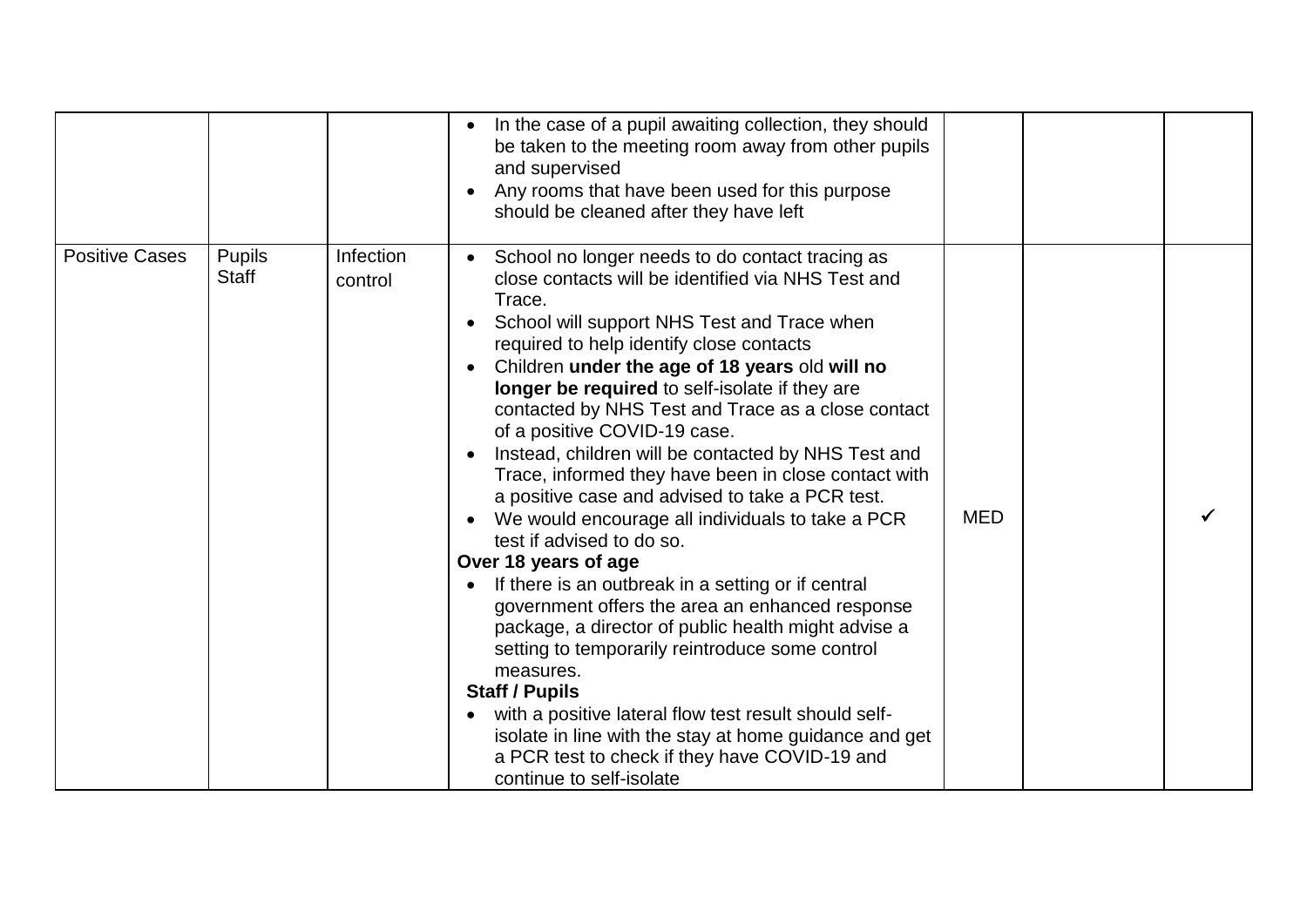|                                                 |                                                |                                 | If the PCR test is taken within 2 days of the positive<br>lateral flow test, and is negative, it overrides the self-<br>test and the pupils/staff can return to school.                                                                                                                                                                                                                                                                                                                                                                                                                                                                                                                                                                                                                                                                                                                                                                                                                                                                                                                                                                                                                                                                                               |            |  |
|-------------------------------------------------|------------------------------------------------|---------------------------------|-----------------------------------------------------------------------------------------------------------------------------------------------------------------------------------------------------------------------------------------------------------------------------------------------------------------------------------------------------------------------------------------------------------------------------------------------------------------------------------------------------------------------------------------------------------------------------------------------------------------------------------------------------------------------------------------------------------------------------------------------------------------------------------------------------------------------------------------------------------------------------------------------------------------------------------------------------------------------------------------------------------------------------------------------------------------------------------------------------------------------------------------------------------------------------------------------------------------------------------------------------------------------|------------|--|
| Poor<br>management of<br>infectious<br>diseases | <b>Staff</b><br><b>Pupils</b><br><b>Others</b> | Lack of<br>infection<br>control | Staff are instructed to monitor themselves and others<br>and look out for similar symptoms if a pupil or staff<br>member has been sent home with suspected<br>coronavirus.<br>Staff are vigilant and report concerns about their<br>own, a colleague's or a pupil's symptoms to the<br>Headteacher or SLT as soon as possible<br>The school is consistent in its approach to the<br>management of suspected and confirmed cases of<br>coronavirus.<br>The school is informed by pupils' parents when<br>pupils return to school after having coronavirus.<br>Staff inform the headteacher when they are permitted<br>$\bullet$<br>to return to work after having coronavirus.<br>The headteacher monitors the cleaning standards of<br>school and discusses any additional measures<br>required with regards to managing the spread of<br>coronavirus.<br>At St Keyna an outbreak is defined as: 5 children, pupils,<br>students or staff, who are likely to have mixed<br>closely, test positive for COVID-19 within a 10-day<br>period<br>All settings should seek public health advice if a<br>pupil, student, child or staff member is admitted to<br>hospital with COVID-19 by phoning the DfE helpline.<br>Hospitalisation could indicate increased severity of | <b>MED</b> |  |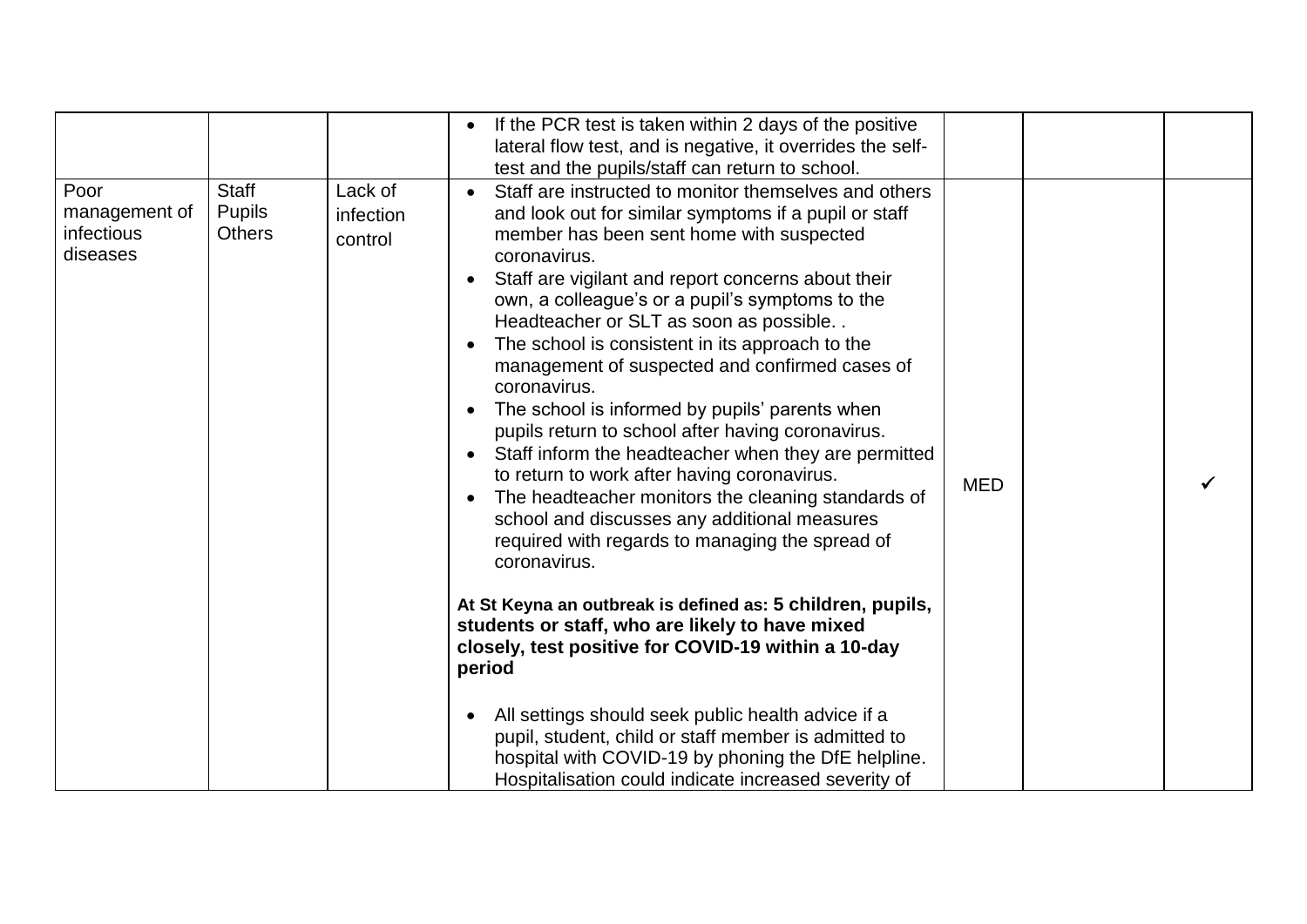|                                      |                                                |                            | illness or a new variant of concern. Settings may be<br>offered public health support in managing risk<br>assessments and communicating with staff and<br>parents.                                                                                                                                                                                                                                                                              |            |                                                                                                    |  |
|--------------------------------------|------------------------------------------------|----------------------------|-------------------------------------------------------------------------------------------------------------------------------------------------------------------------------------------------------------------------------------------------------------------------------------------------------------------------------------------------------------------------------------------------------------------------------------------------|------------|----------------------------------------------------------------------------------------------------|--|
| Lack of<br>communication             | <b>Staff</b><br><b>Pupils</b><br><b>Others</b> | Unsafe<br><b>Practices</b> | The school staff reports immediately to the<br>headteacher about any cases of suspected<br>coronavirus, even if they are unsure.<br>The headteacher contacts the local PHE in the<br>instance of a Covid-19 outbreak (5+ cases).<br>Schools put into place any actions or precautions<br>advised by their local PHE.<br>Schools keep staff and parents adequately updated<br>about any changes to infection control procedures as<br>necessary. | <b>MED</b> |                                                                                                    |  |
| Admitting<br>children into<br>school | <b>Pupils</b><br><b>Staff</b>                  | Infection<br>Control       | In most cases, parents will agree that a pupil with<br>symptoms should not attend the school, given the<br>potential risk to others. If a parent or carer insists on<br>a pupil attending your school, you can take the<br>decision to refuse the pupil if, in your reasonable<br>judgement, it is necessary to protect other pupils and<br>staff from possible infection with Covid-19.                                                        | <b>LOW</b> |                                                                                                    |  |
| CEV children                         | <b>Pupils</b><br><b>Staff</b>                  | Infection<br>control       | All CEV children should attend their education setting<br>unless they are one of the very small number of<br>children under paediatric or other specialist care who<br>have been advised by their GP or clinician not to<br>attend                                                                                                                                                                                                              | <b>LOW</b> | <b>Currently we</b><br>have not been<br>informed of any<br>children being<br><b>classed as CEV</b> |  |
| Admitting<br>people into<br>school   | <b>Pupils</b><br><b>Staff</b>                  | Infection<br>control       | Pupils, staff and other adults should not come into<br>school if they have symptoms, have had a positive<br>test result or have been instructed to quarantine                                                                                                                                                                                                                                                                                   | <b>MED</b> |                                                                                                    |  |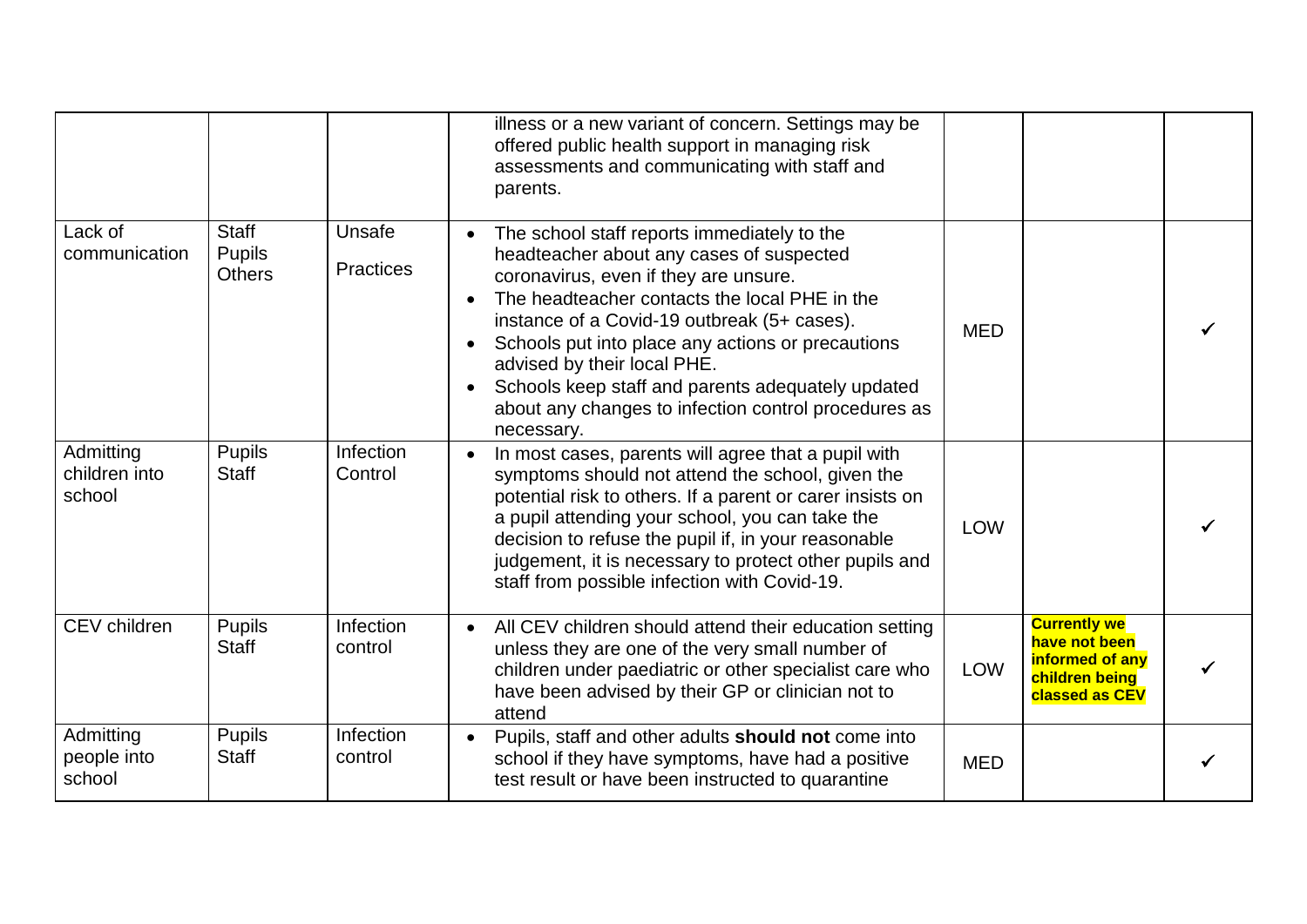|                                                             |                               |                             | Anyone staff or pupils within the school who appear<br>to have COVID-19 symptoms are sent home,<br>advised to avoid using public transport and, wherever<br>possible, be collected by a member of their family or<br>household and to follow public health advice.<br>See illness section on page 6                          |            |                                                                                   |  |
|-------------------------------------------------------------|-------------------------------|-----------------------------|------------------------------------------------------------------------------------------------------------------------------------------------------------------------------------------------------------------------------------------------------------------------------------------------------------------------------|------------|-----------------------------------------------------------------------------------|--|
| <b>Staff CEV</b>                                            | <b>Staff</b>                  | <b>Infection</b><br>control | CEV people are no longer advised to shield but<br>may wish to take extra precautions to protect<br>themselves and to follow the practical steps set out in<br>the CEV guidance to minimise their risk of exposure<br>to the virus<br>The school will follow DHSC updated guidance                                            | <b>MED</b> |                                                                                   |  |
| Educational<br>visits                                       | <b>Pupils</b><br><b>Staff</b> | Financial<br>risk           | Full risk assessments must be undertaken taking into<br>account Covid-19 measures at the venue being<br>visited and during the journeys to and from the<br>venue.                                                                                                                                                            | <b>MED</b> |                                                                                   |  |
| Wraparound<br>care                                          | <b>Pupils</b>                 | Infection<br>Control        | Wraparound childcare providers can offer provision<br>to all children, without restriction on the reasons for<br>which they may attend.<br>Wraparound childcare and other organised activities<br>for pupils may take place in groups of any number.<br>Ensure you have enough staff available to meet the<br>required ratio | <b>MED</b> |                                                                                   |  |
| Poor mental<br>health and pupil<br>wellbeing and<br>support | <b>Pupils</b><br><b>Staff</b> | III health                  | Keep parents, staff and pupils informed about any<br>changes and of an outbreak.<br>Extensive pastoral support and provision available in<br>school for pupils, including Time4Me.<br>Make referrals to MHST or CAHMS as necessary<br>Support pupils via a curriculum focus on physical and<br>mental wellbeing.             | <b>MED</b> | SG/DJ keep on<br>reminding<br>children and<br>staff about<br>what is<br>available |  |